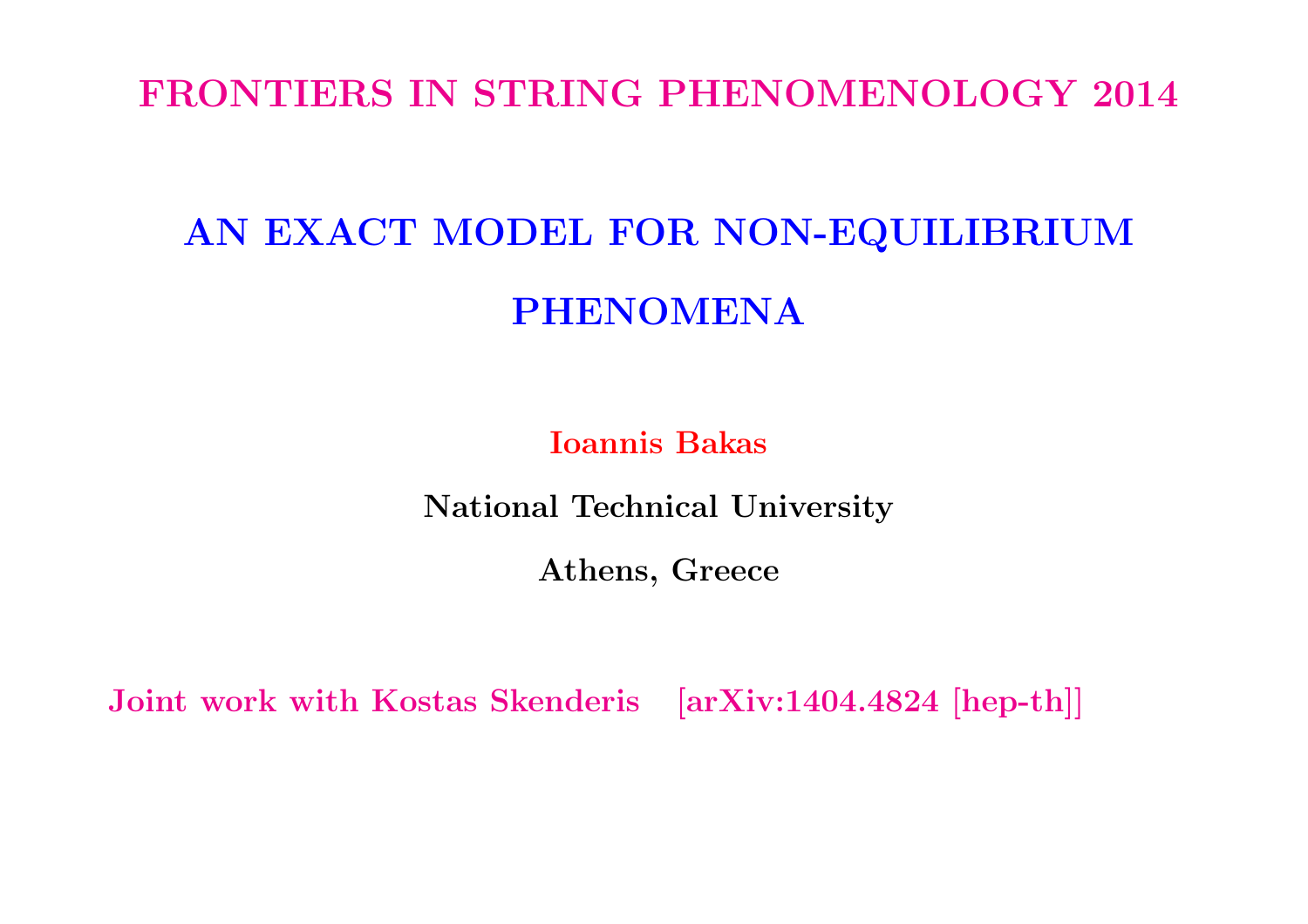## SPHERICAL GRAVITATIONAL WAVES

Long time ago Robinson–Trautman considered special class of metrics in four space-time dimensions describing outgoing radiation emitted from bounded sources in the form of spherical gravitational waves. Using retarded time  $u$  they assumed metrics of the form

$$
ds^2 = 2r^2 e^{\Phi(z,\bar{z};u)} dz d\bar{z} - 2du dr - F(r,u,z,\bar{z}) du^2.
$$

and found that Einstein equations with cosmological constant  $\Lambda$ , i.e.,  $R_{\mu\nu} = \Lambda g_{\mu\nu}$ , can be partially integrated to yield the front factor F,

$$
F = r \partial_u \Phi - \Delta \Phi - \frac{2m}{r} - \frac{\Lambda}{3} r^2 ,
$$

where  $\Delta = e^{-\Phi} \partial_z \partial_{\bar{z}}$  is the Laplace–Beltrami operator on  $S^2$ .  $\Delta \Phi$  is the curvature of  $S^2$  at fixed r, which, as it turns out, varies with  $u$ .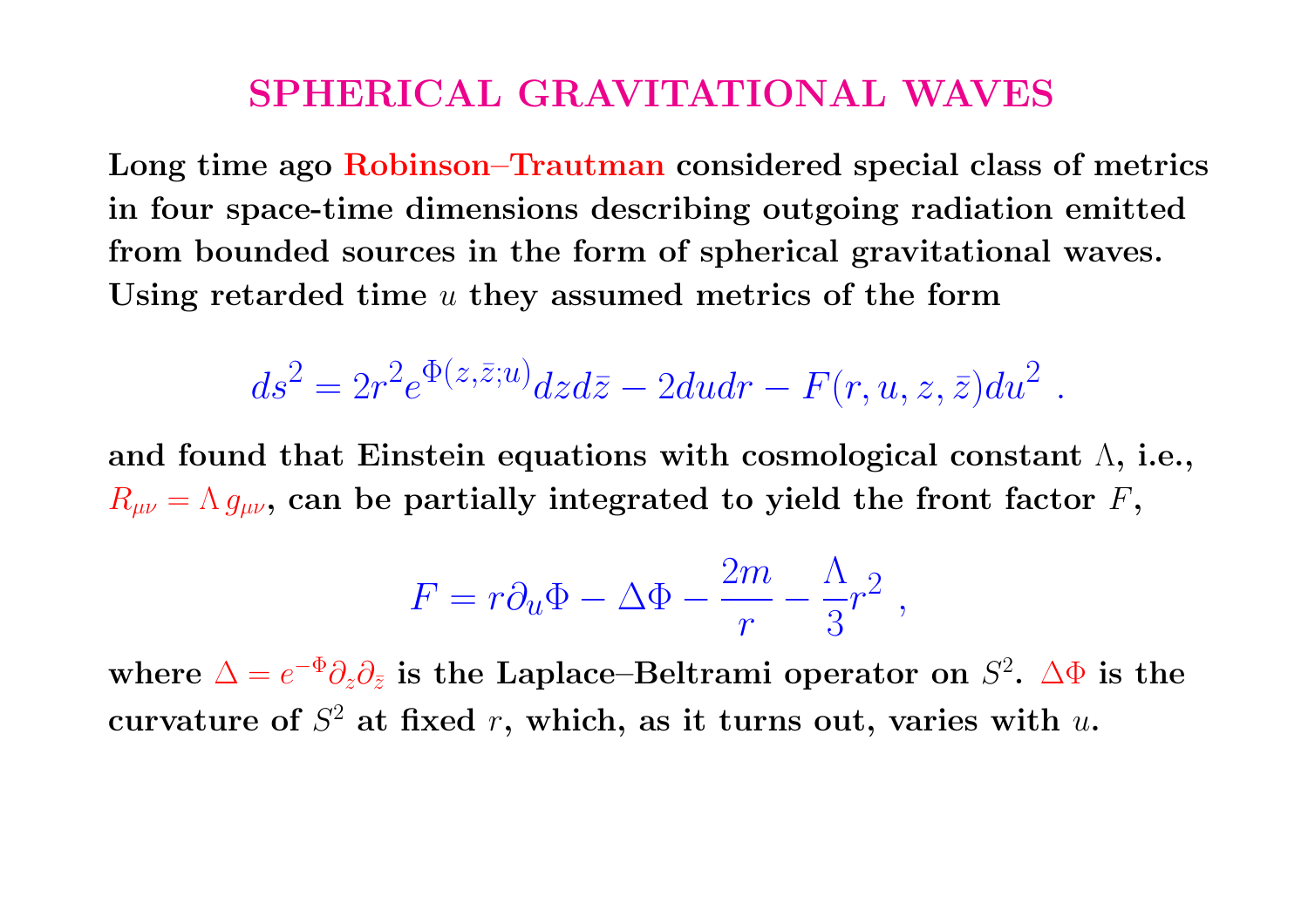$\Phi$  satisfies a parabolic fourth-order non-linear differential equation, called Robinson–Trautman equation,

### $3m\partial_{\mu}\Phi + \Delta\Delta\Phi = 0$ .

Given sufficiently smooth data, the metric on  $S^2$  evolves by dissipating curvature perturbations trying to reach the constant curvature metric, as in heat flow equations

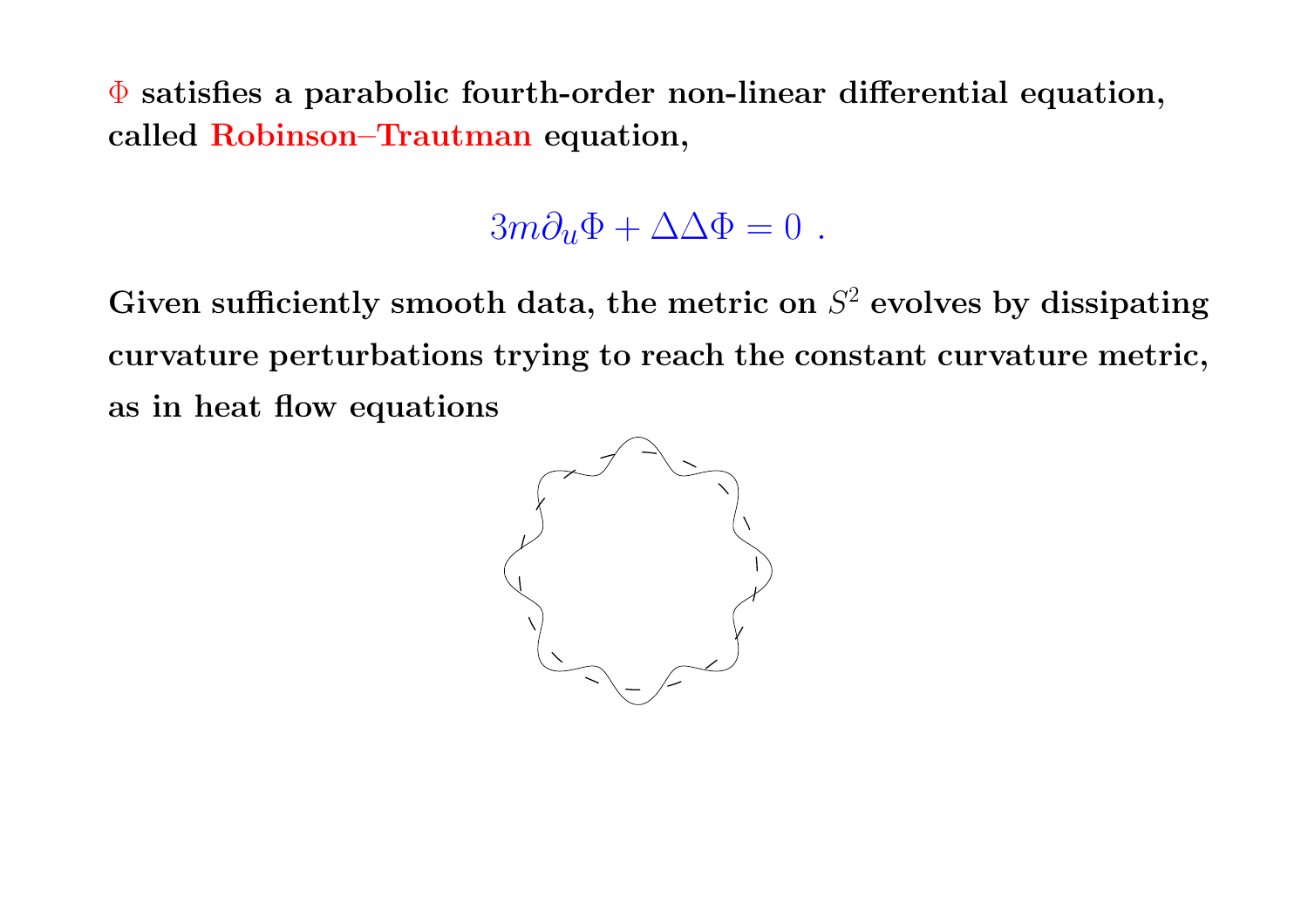Proper study of the evolution with respect to u relies on the theory of geometric flow equation noting the connection with Calabi flow on  $S^2$ . Recall the general definition of Calabi flow on a Kähler manifold  $M$ , say compact without boundaries,

$$
\partial_u g_{a\bar{b}} = \frac{\partial^2 R}{\partial z^a \partial \bar{z}^b} ,
$$

deforming the metric  $g_{a\bar b}$  by derivatives of the Ricci scalar curvature. On S <sup>2</sup> with metric

$$
ds_2^2 = 2e^{\Phi(z,\bar{z};u)}dzd\bar{z}
$$

Calabi flow is identical to Robinson–Trautman equation (with  $3m = 2$ ) for  $R = -2\Delta\Phi$ .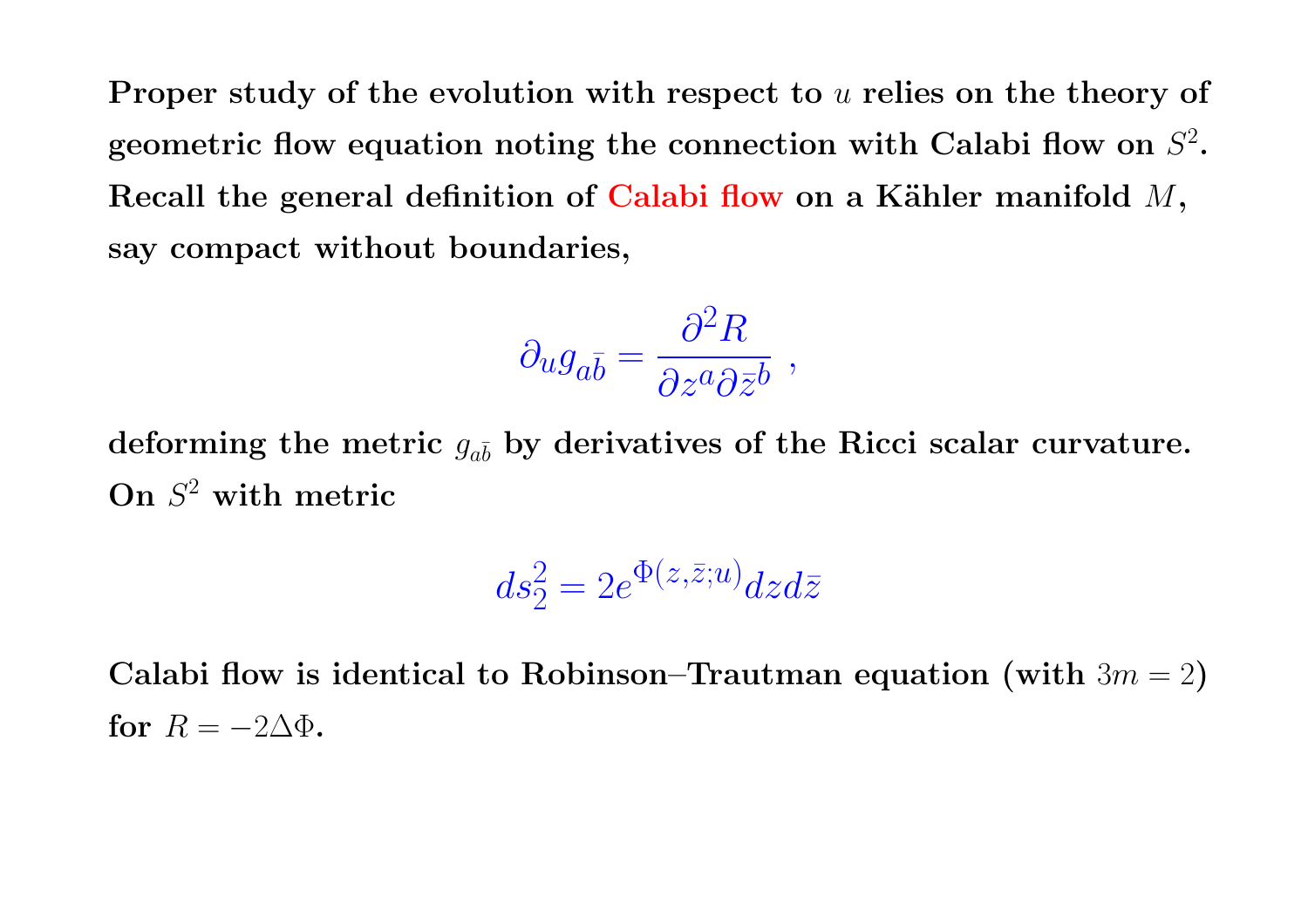Calabi flow on  $S^2$  cannot be solved in closed form, but it exhibits some properties that are sufficient for our purposes:

- For any given initial data at  $u_0$ , a solution exists for all  $u \geq u_0$ .
- All trajectories flow to a fixed point, as  $u \to \infty$ , associated to the constant curvature metric on  $S^2$ ,

$$
e^{\Phi_0} = \frac{1}{(1 + z\bar{z}/2)^2} \; .
$$

• The area of  $S^2$  and the average curvature  $\langle R \rangle \sim \chi(S^2)$  remain fixed throughout the evolution, but not higher moments of the curvature, like Calabi's functional  $< R^2 >$  = R  $\int_{S^2} \sqrt{g} \, R^2 \,\, \mathrm{that} \,\, \mathrm{acts} \,\, \mathrm{as} \,\, \mathrm{an} \,\, \mathrm{entropy}$ functional, decreasing monotonically along the flow lines.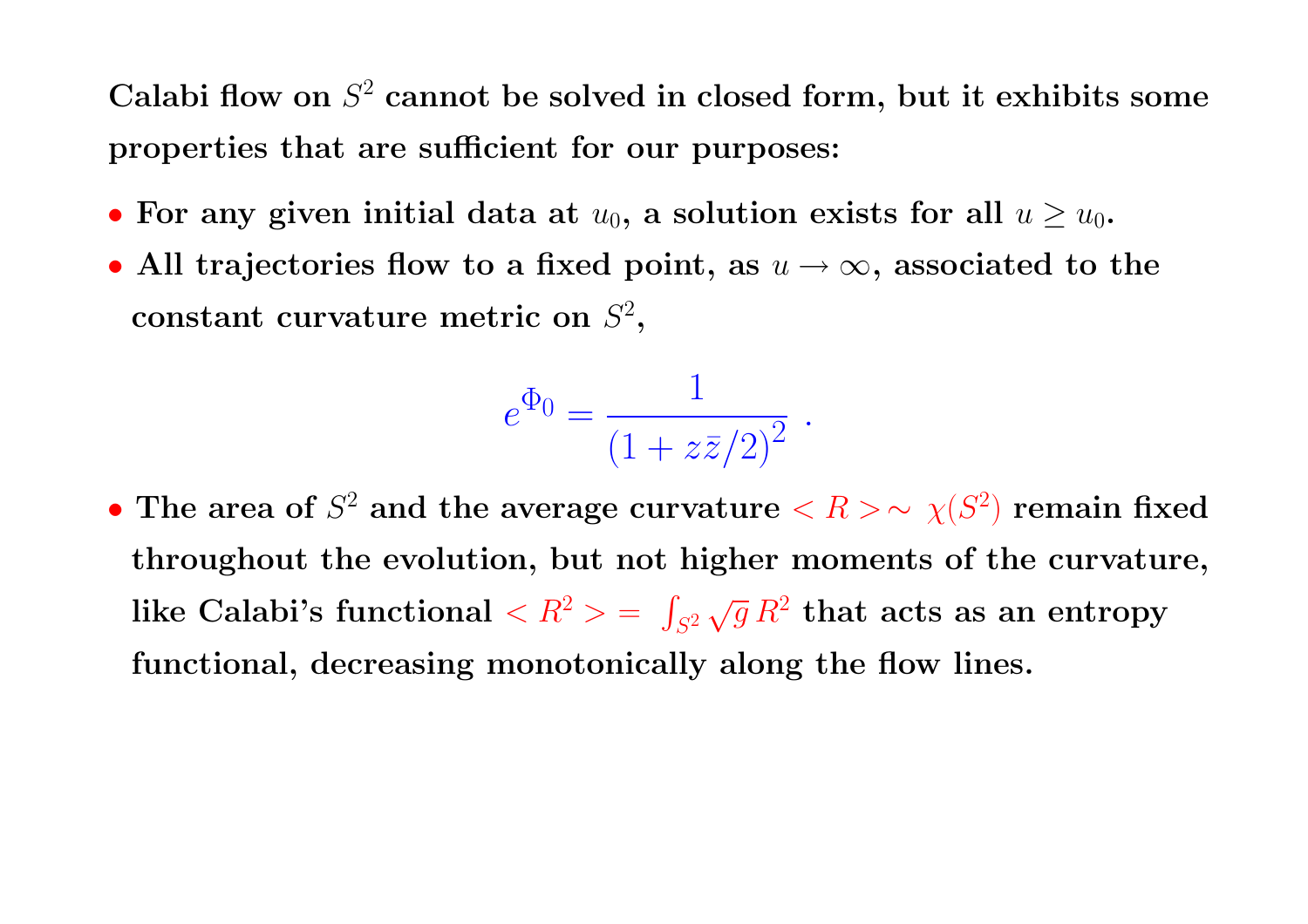Close to the fixed point the equation linearizes and one can easily compute the damping rate of different harmonics. Thus, assuming axial symmetry (for simplicity) and parametrizing all perturbations of the round  $S^2$  in terms of Legendre polynomials  $(l \ge 2)$ , as

$$
ds_2^2 = \left[1 + \epsilon_l(u)P_l(\cos\theta)\right] \left(d\theta^2 + \sin^2\theta d\phi^2\right),
$$

we find that the perturbations are damped exponentially as

$$
\epsilon_l(u) = \epsilon_l(0) \exp\left(-\frac{u}{12m}(l-1)l(l+1)(l+2)\right) \equiv \epsilon_l(0)e^{-i\omega_s u}
$$

with fall-off rate given by the characteristic imaginary frequencies

$$
\omega_{\rm s} = -i \frac{(l-1)l(l+1)(l+2)}{12m} \ .
$$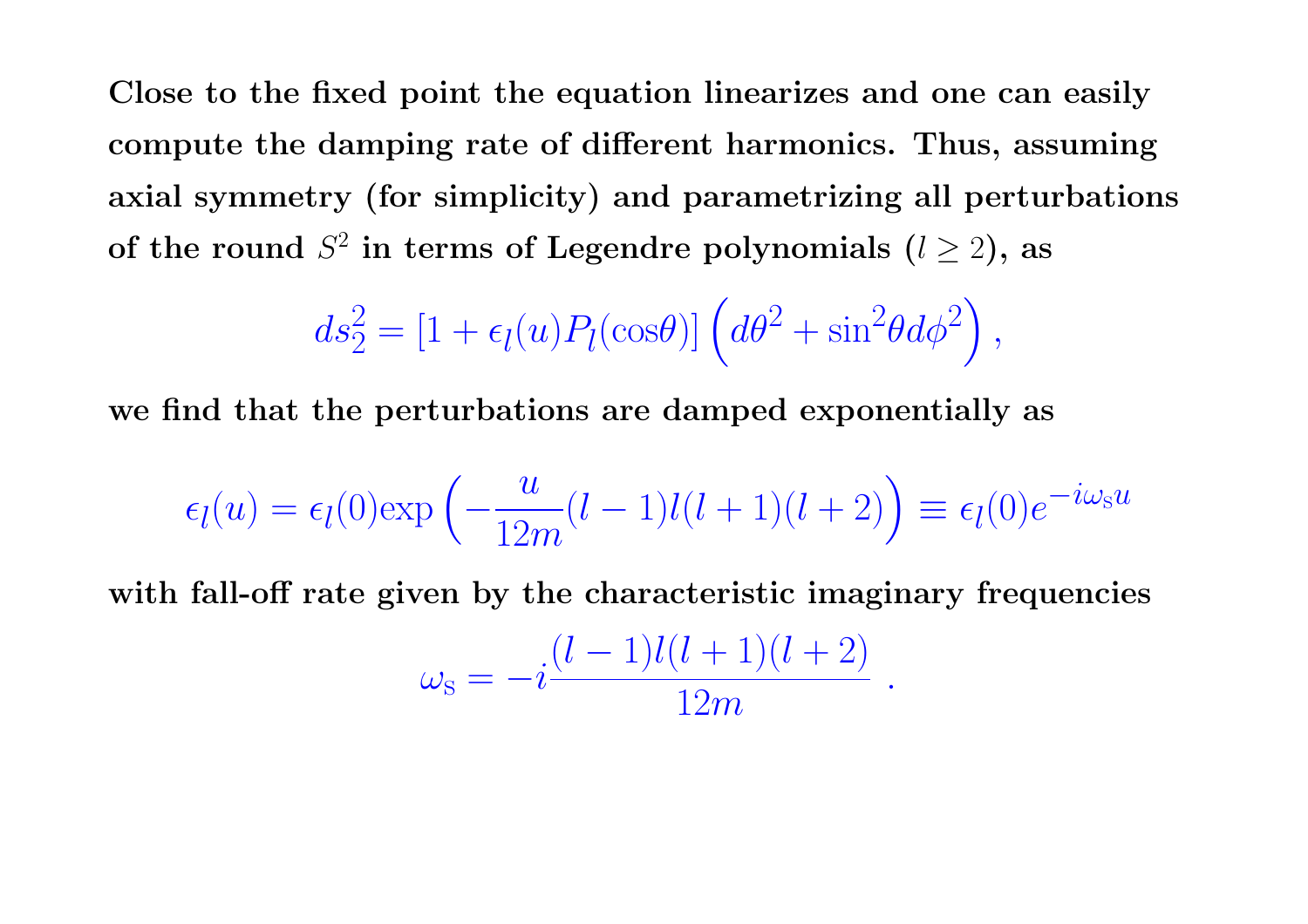Returning back to the Robinson-Trautman metric in four space-time dimensions, we can assign a definite meaning to all previous results:

• Starting from sufficiently smooth data at  $u_0$ , the space-time metric exists for all  $u \geq u_0$  and after infinitely long time it settles to a static solution that is nothing else but the exterior of a Schwarzschild blackhole with mass m and cosmological constant  $\Lambda$ :

$$
ds^{2} = \frac{2r^{2}}{\left(1 + z\overline{z}/2\right)^{2}} dz d\overline{z} - 2du dr - \left(1 - \frac{2m}{r} - \frac{\Lambda}{3}r^{2}\right) du^{2}
$$

written in Eddington-Filkenstein frame. To pass to ordinary frame we set  $u = t - r_{\star}$ , using the tortoise coordinate  $r_{\star}$  defined as  $dr_{\star} = dr/f(r)$ with profile function  $f(r) = 1 - 2m/r - \Lambda r^3/3$ .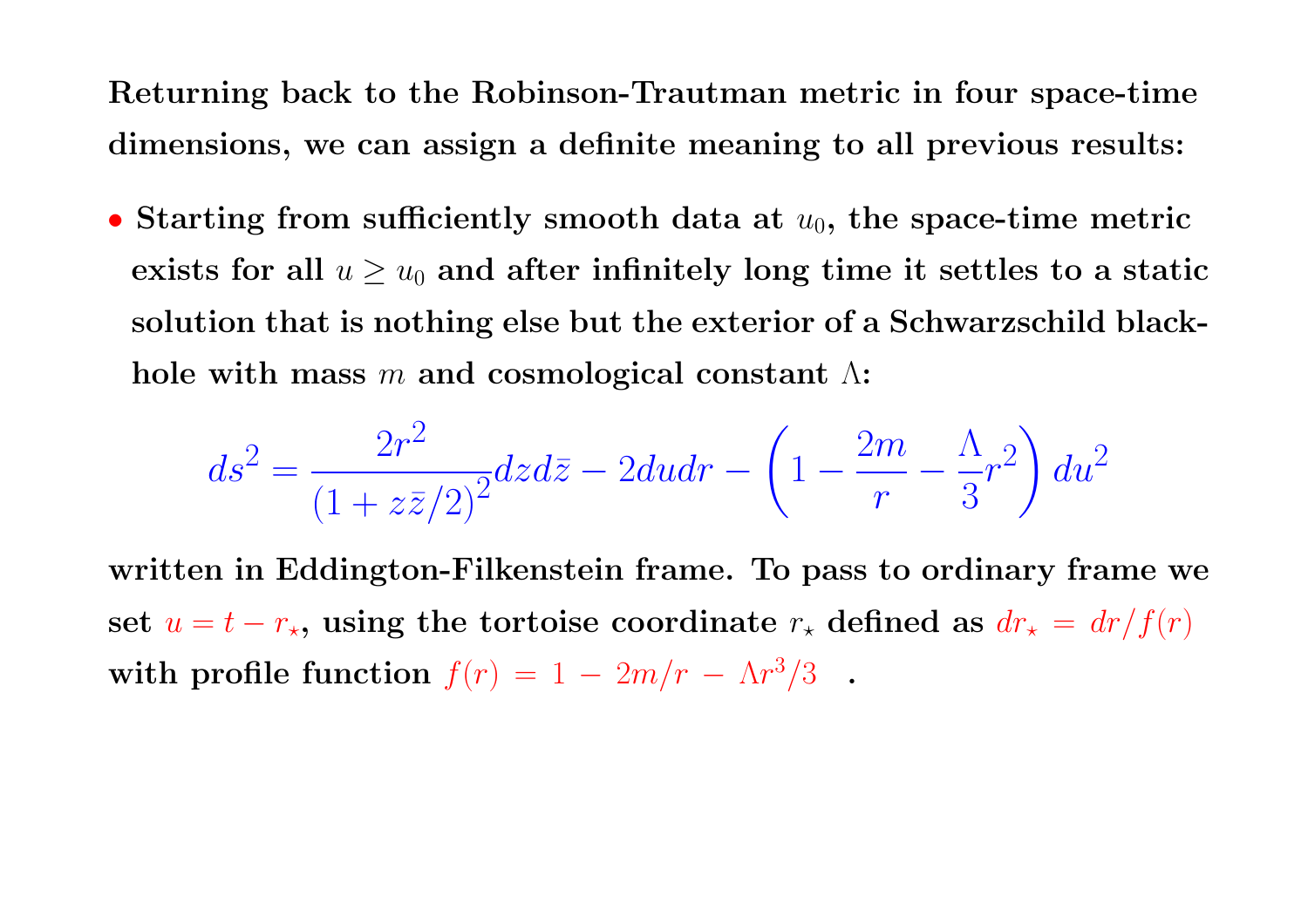• At late times, the four-dimensional solution is a small perturbation of the black-hole metric associated to the algebraically special modes which are purely out-going total transmission modes that vanish on the horizon at  $r = r<sub>h</sub>$ . Comparison with the theory of quasi-normal modes reveals that such modes are zero energy states of an effective Schrödinger problem for the polar (vs axial) perturbations of the black-hole,

$$
[\frac{d^2}{dr_{\star}^2}+W^2(r)+\frac{dW(r)}{dr_{\star}}]\Psi(r)=E\,\Psi(r)\,,
$$

where  $E=\omega^2-\omega_{\rm s}^2$  and

$$
W(r)=\frac{6mf(r)}{r[(l-1)(l+2)r+6m]}+i\omega_{\rm S}\,.
$$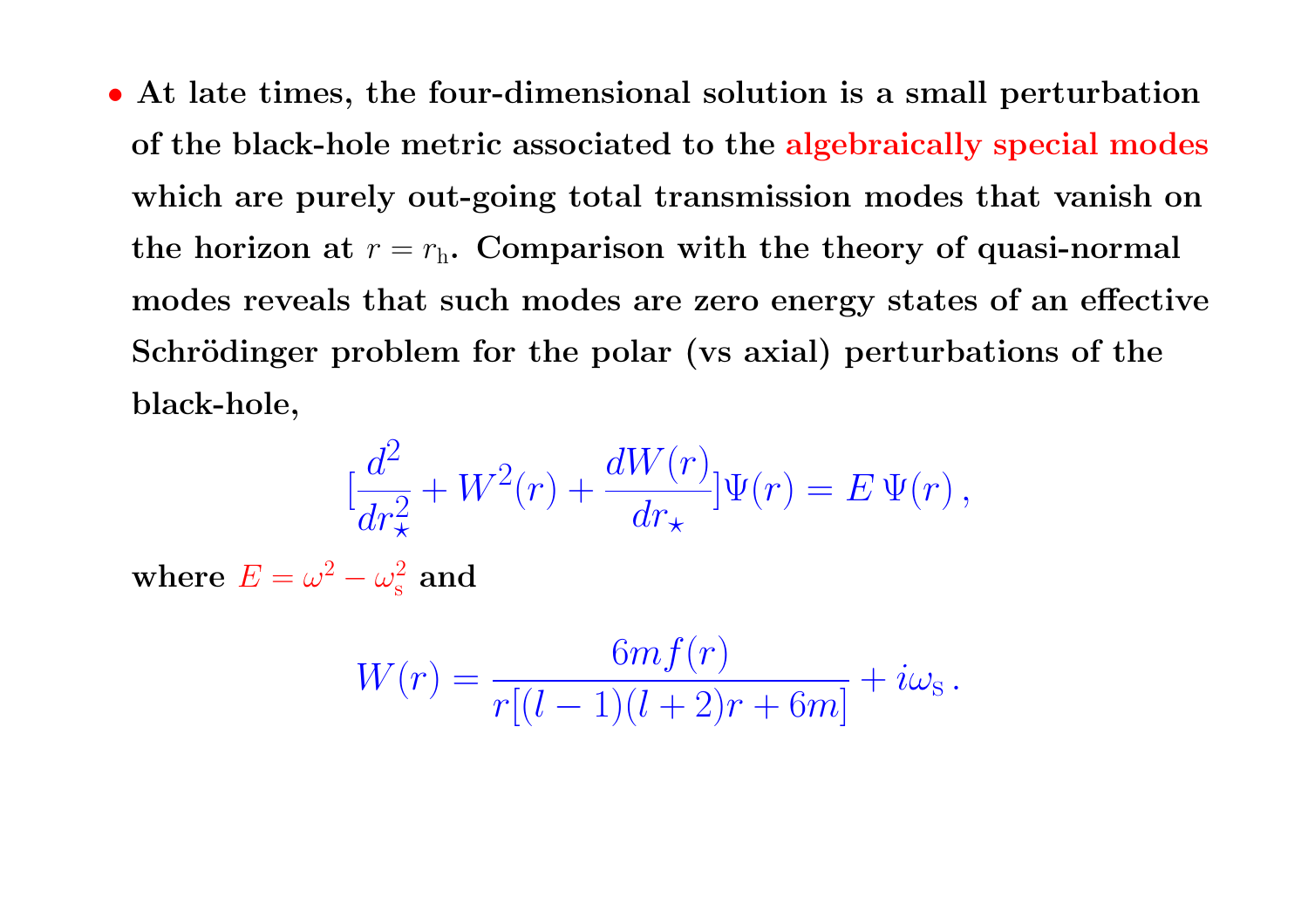The algebraically special modes are purely dissipative corresponding to "ringing" frequencies

$$
\omega\,=\,\omega_{\rm s}\,=\,-i\,\frac{(l-1)l(l+1)(l+2)}{12m}\,=\,-\frac{2i}{m}\,,\ \, -\frac{10i}{m}\,,\ \, -\frac{30i}{m}\,,\,\cdots\,.
$$

As in supersymmetric quantum mechanics, they satisfy a first order equation

$$
Q\Psi(r_{\star})=\left(-\frac{d}{dr_{\star}}+W(r_{\star})\right)\Psi(r_{\star})=0\,.
$$

Thus, the Robinson-Trautman metrics are formed by superposition of the algebraically special modes as compared to all other classes of radiative metrics that require making use of the entire set of quasinormal modes.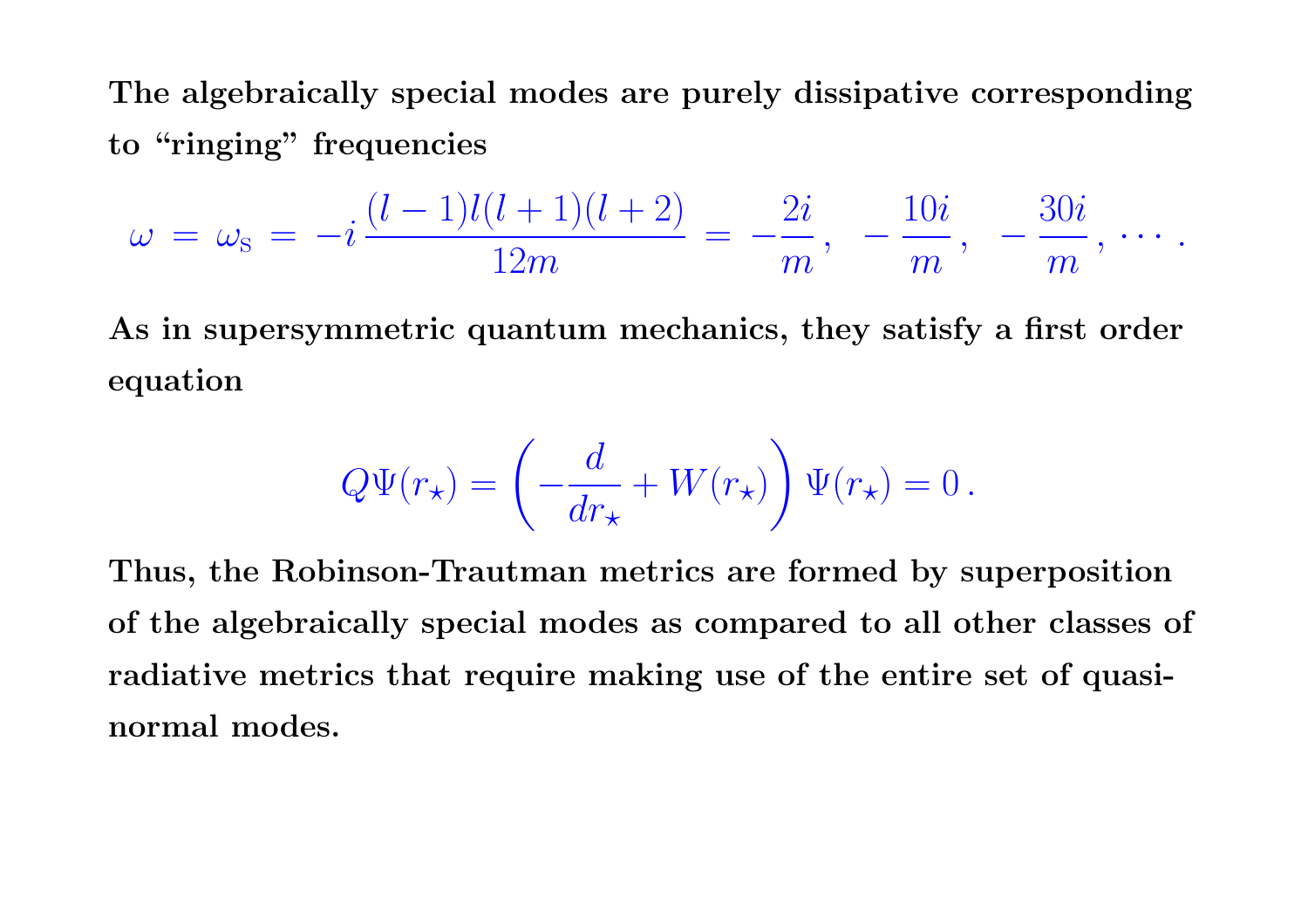Linear as well as not linear effects can be captured by the late time expansion of the solutions. Parametrizing deviations from equilibrium state as  $\overline{1}$ 

$$
e^{\Phi(z,\bar{z};u)} = \frac{1}{\sigma^2(z,\bar{z};u)(1+z\bar{z}/2)^2}
$$

we may expand systematically as

$$
\sigma(z,\bar{z};u) = 1 + \sigma_1(z,\bar{z})e^{-2u/m} + \sigma_2(z,\bar{z})e^{-4u/m} + \cdots
$$

showing only the quadrupole and the first non-linear correction to it. For axially symmetric solutions we obtain recursively, setting  $x = \cos\theta$ ,

$$
\sigma_1(x) = a\left(x^2 - \frac{1}{3}\right), \quad \sigma_2(x) = -a^2\left(\frac{23}{78}x^4 - \frac{47}{39}x^2 + \frac{49}{234}\right), \quad \cdots
$$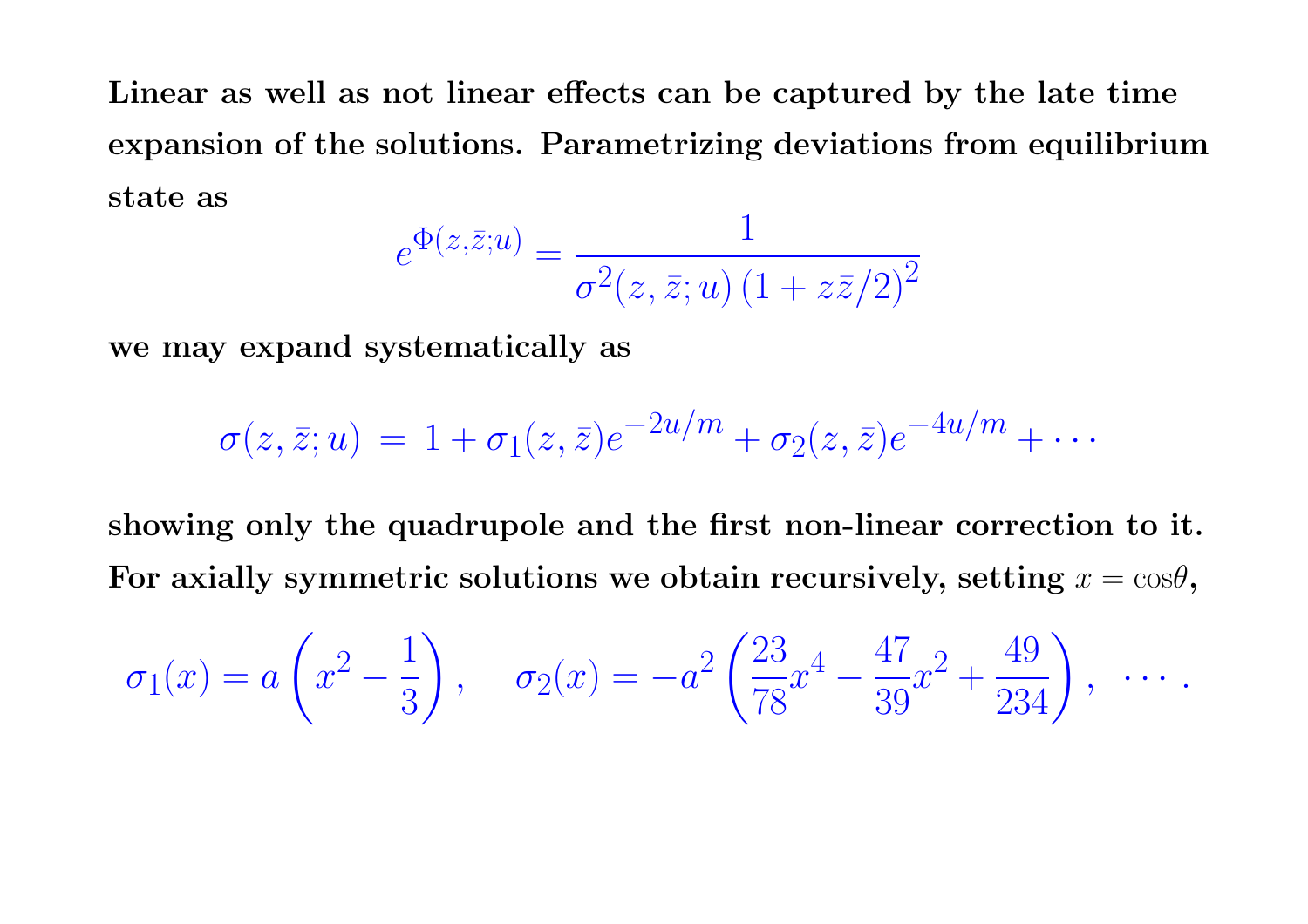In view of the holographic applications of  $AdS_4$  Robinson-Trautman, we note the mixed boundary conditions satisfied by the algebraically special modes,

$$
\frac{d}{dr_{\star}}\Psi^{(0)}_+(r_{\star})\mid_{r_{\star}=0} \ = \left(i\omega_{\rm S} - \frac{2m\Lambda}{(l-1)(l+2)}\right)\Psi^{(0)}_+(r_{\star}=0)\ .
$$

Here,  $r_{\star}$  ranges from  $-\infty$  to 0 as r ranges from  $r_{h}$  to  $+\infty$ .

The corresponding wave-functions are normalizable,

$$
\int_{-\infty}^0 dr_\star \mid \Psi_+^{(0)}(r_\star) \mid ^2 < \infty \ .
$$

They amount to a metric at conformal infinity  $\mathcal{I} = \mathbb{R} \times S^2$  that is not conformally flat; its evolution is also governed by Calabi flow.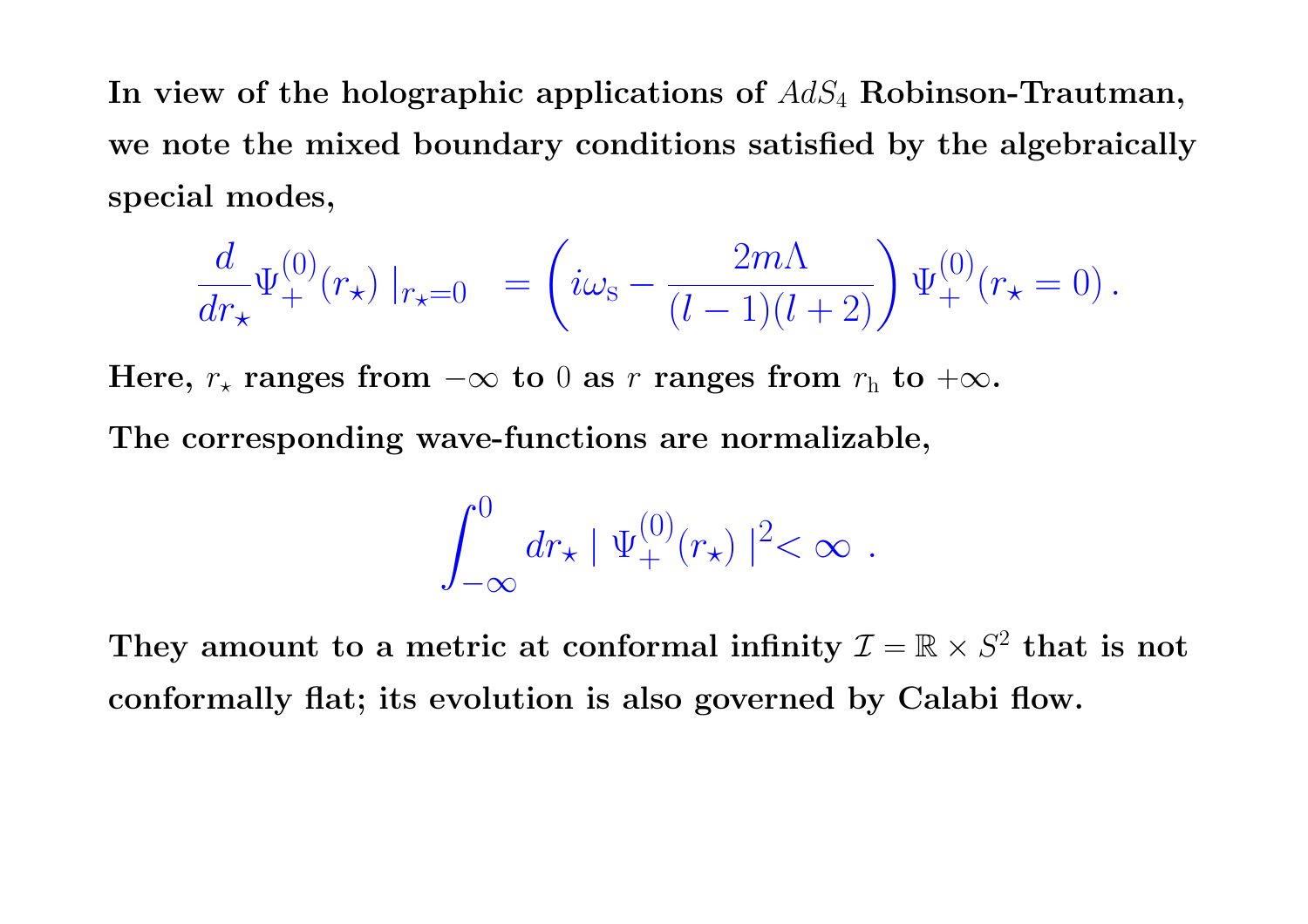The Penrose diagram of  $AdS_4$  Robinson–Trautman space-times is



but it turns out that Kruskal extension across the future horizon  $\mathcal{H}^+$ breaks down completely for sufficiently large  $AdS_4$  black-holes, which are thermodynamically favorable.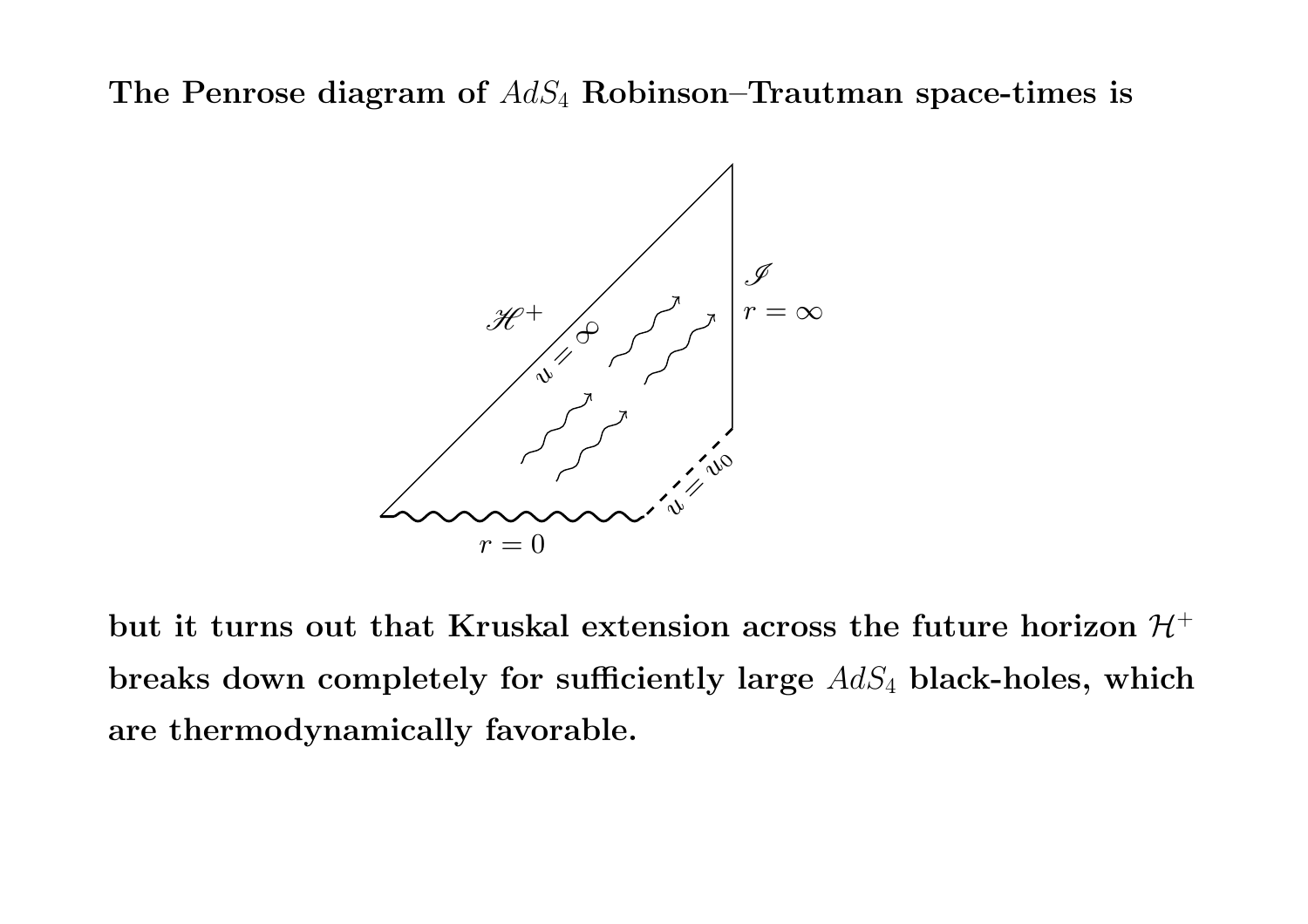# PENROSE (AND OTHER) INEQUALITIES

Robinson–Trautman space-times provide a nice example to illustrate the validity of Penrose (and other related) inequalities.

• Bondi mass: Motivated by  $\Lambda = 0$ , we consider the mass formula

$$
\mathcal{M}_{\text{Bondi}} = \frac{m}{4\pi} \int_{S^2} d\mu_0 \frac{1}{\sigma^3}
$$

which can be shown to decrease monotonically with time  $u$ , reaching m as  $u \to \infty$ .

• Past apparent horizon: It is a marginally trapped surface  $\Sigma$  defined by the embedding equation  $r = U(z, \bar{z})$  for constant u with U satisfying a variant of Tod–Penrose equation in the presence of Λ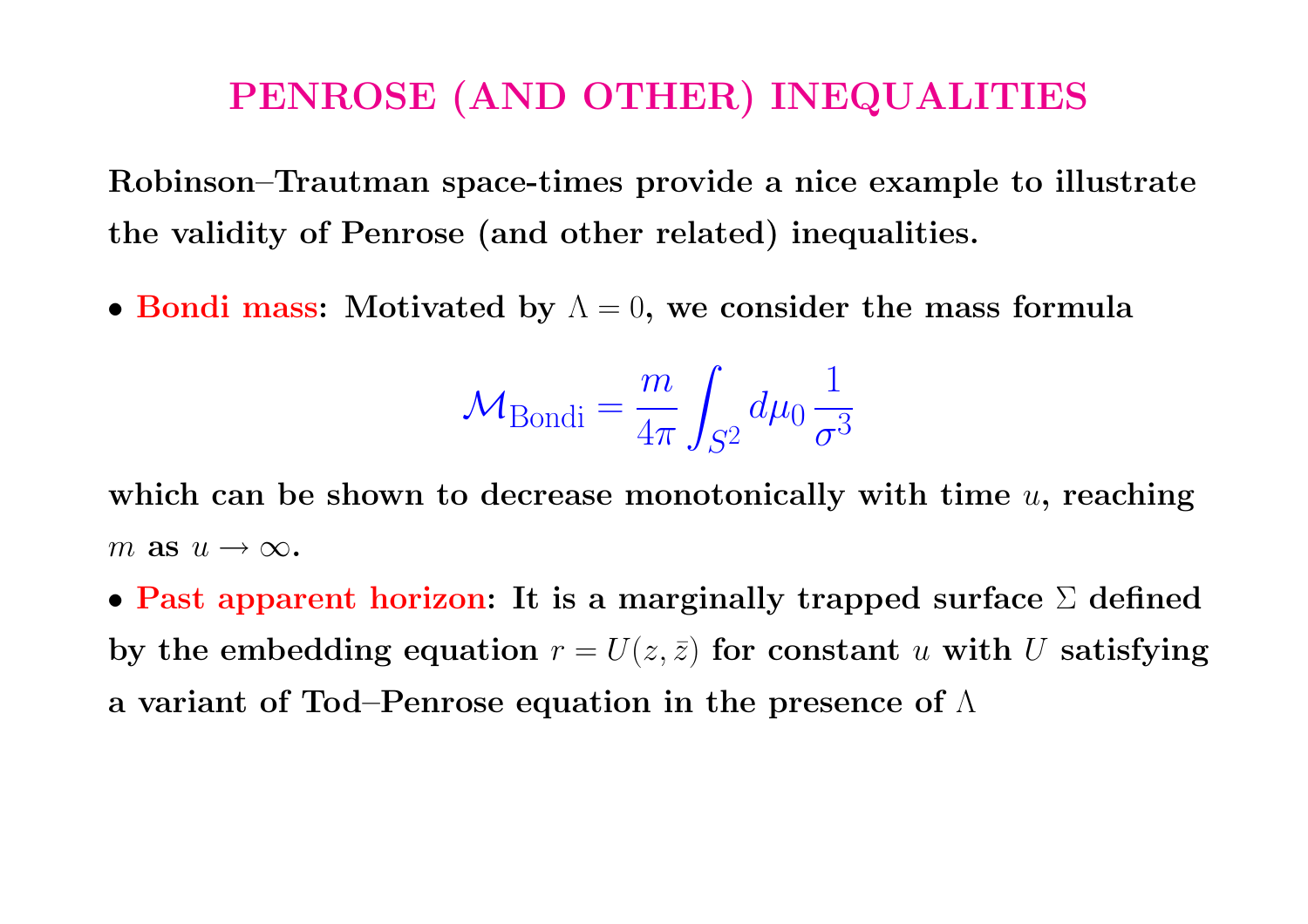$$
2\Delta(\text{log}U) + \Delta\Phi + \frac{2m}{U} + \frac{\Lambda}{3}U^2 = 0.
$$

The area of the apparent horizon is

Area(
$$
\Sigma
$$
) =  $\int_{S^2} d\mu_0 \left(\frac{U}{\sigma}\right)^2$ .

It can be shown, using Holder and Sobolev inequalities, that although  $M_{\text{Bondi}}$  and  $\text{Area}(\Sigma)$  both vary with u, the following version of Penrose inequality holds for all  $\Lambda \leq 0$ ,

$$
16\pi \mathcal{M}_{\rm Bondi}^2 \ge \text{Area}(\Sigma) \left(1 - \frac{\Lambda \text{Area}(\Sigma)}{3 - 4\pi}\right)^2.
$$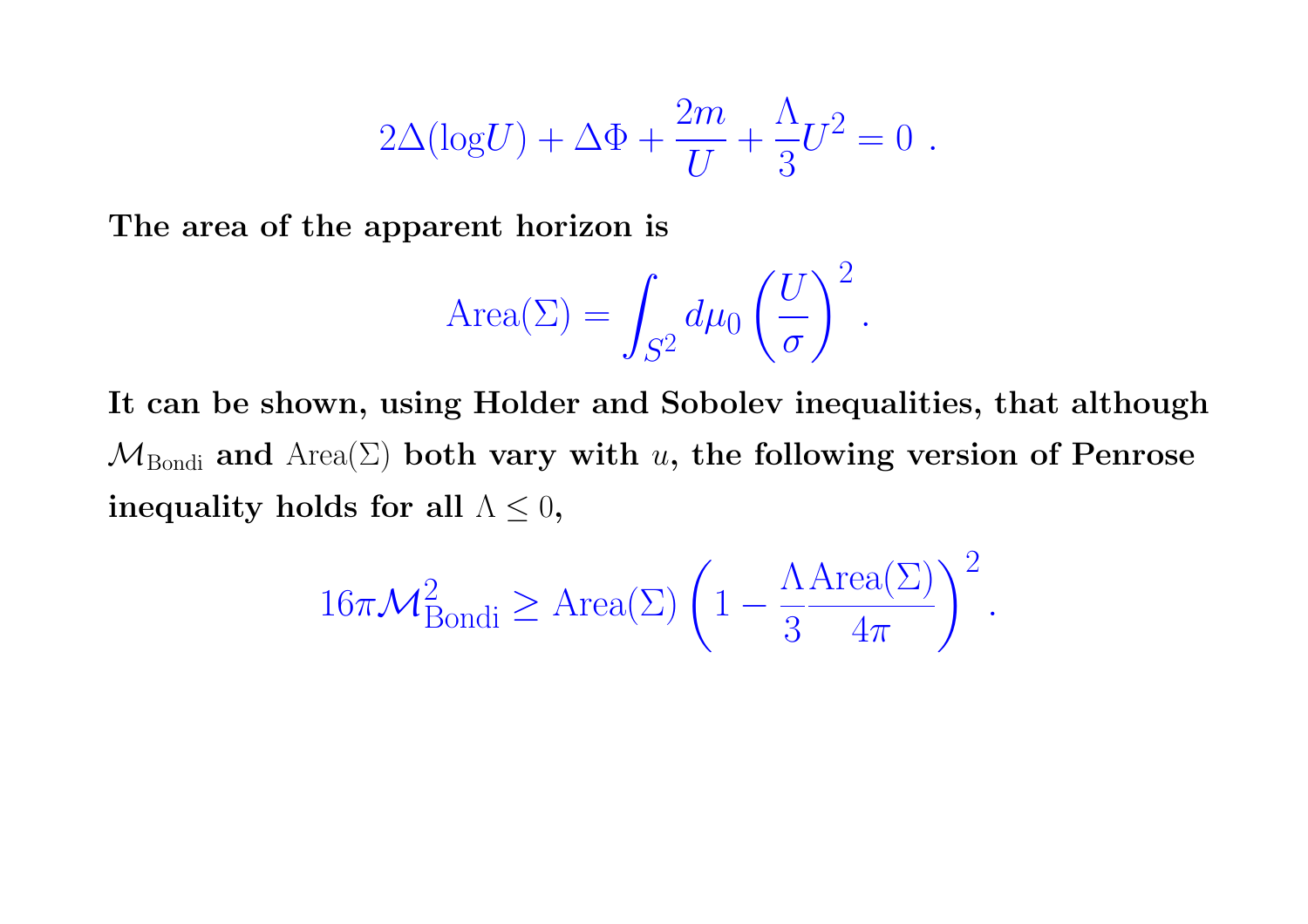Another inequality is provided by Thorne's hoop conjecture stating (when generalized in the presence of cosmological constant)

$$
4\pi \mathcal{M} \ge C \left( 1 - \frac{\Lambda}{3} \left( \frac{C}{2\pi} \right)^2 \right)
$$

for appropriately defined mass  $M$  and circumference C lassoing the black-hole. The Robinson–Trautman space-times provide a realization of it letting  $\mathcal{M}_{Bondi}$  to be the mass and C given by the length of the shortest closed geodesic on the past apparent horizon  $\Sigma$ .

• Inequalities turn into equalities at the equilibrium state,  $u = \infty$ .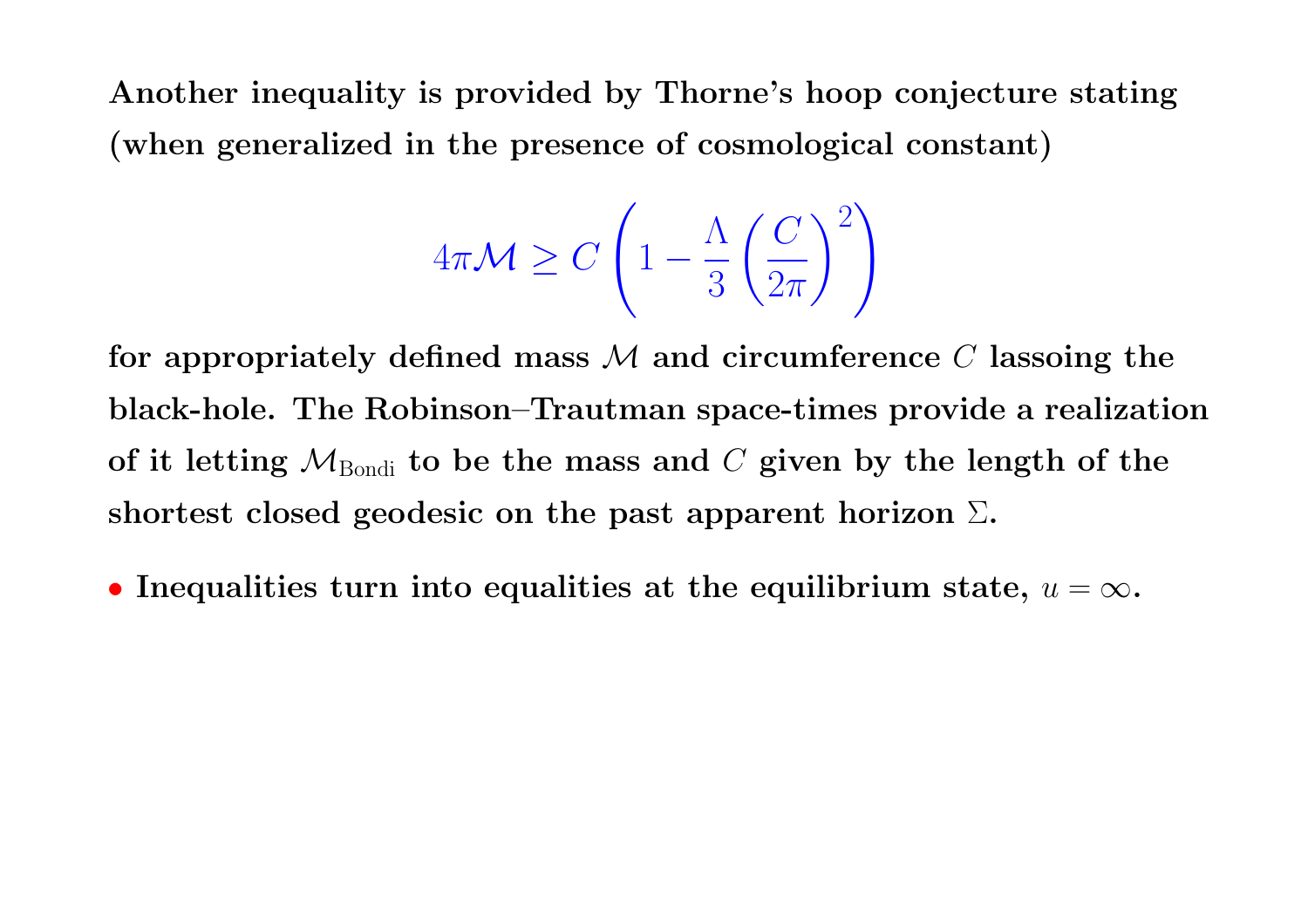#### HOLOGRAPHIC RENORMALIZATION

The  $AdS_4$  Robinson–Trautman metric is an example of asymptotically locally  $AdS$  space-time. The boundary metric (after rescaling) is

$$
ds^2_{\mathcal{I}} = -dt^2 - \frac{6}{\Lambda}e^{\hat{\Phi}}dzd\bar{z}
$$

and the corresponding energy-momentum tensor turns out to be

$$
\kappa^2 T_{tt} = -\frac{2m\Lambda}{3} , \qquad \kappa^2 T_{tz} = -\frac{1}{2} \partial_z (\hat{\Delta} \hat{\Phi}) ,
$$

$$
\kappa^2 T_{z\bar{z}} = me^{\hat{\Phi}}, \qquad \kappa^2 T_{zz} = -\frac{3}{4\Lambda} \partial_t \left( (\partial_z \hat{\Phi})^2 - 2\partial_z^2 \hat{\Phi} \right),
$$

 $\textbf{whereas} \quad T_{t \bar z} = \bar T_{t z} \, , \quad T_{\bar z \bar z} = \bar T_{z z} \, .$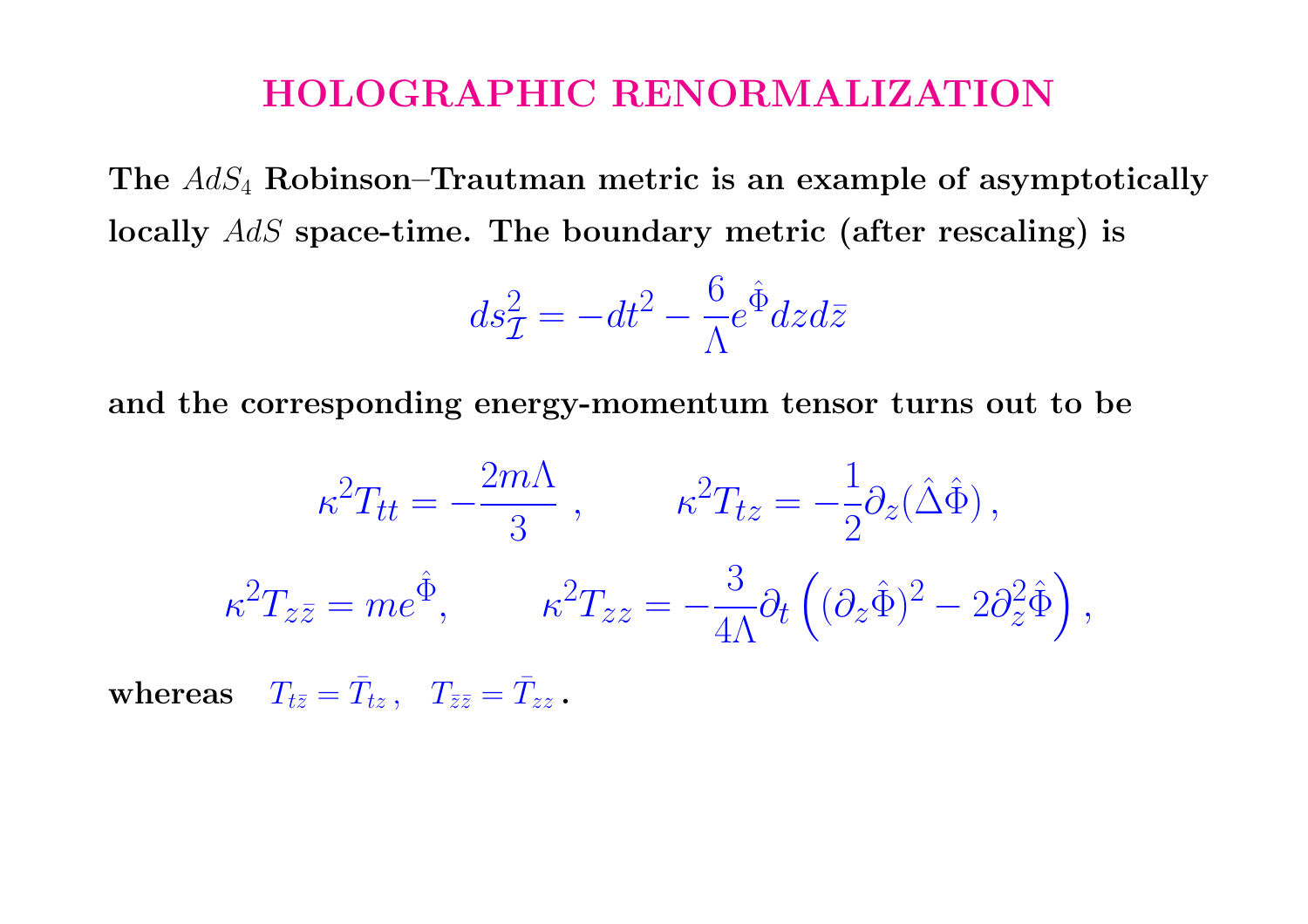The energy-momentum tensor is traceless and conserved, as it should

$$
T^a{}_a = 0 \,, \qquad \nabla^a T_{ab} = 0
$$

by the classical equations of motion provided by the boundary version of Calabi flow,

$$
3m\partial_t\hat{\Phi} + \hat{\Delta}\hat{\Delta}\hat{\Phi} = 0 \ ,
$$

where  $\hat{\Phi}$  is the boundary value of  $\Phi$ 

$$
\hat{\Phi}(z,\bar{z};t) = \lim_{r_{\star} \to 0} \Phi(z,\bar{z};u)
$$

and  $\hat{\Delta}=e^{-\hat{\Phi}}\partial_z\partial_{\bar{z}}\;\;$  is the corresponding Laplace–Beltrami operator on the spatial slices  $S^2$  of  $\mathcal{I} = \mathbb{R} \times S^2$ .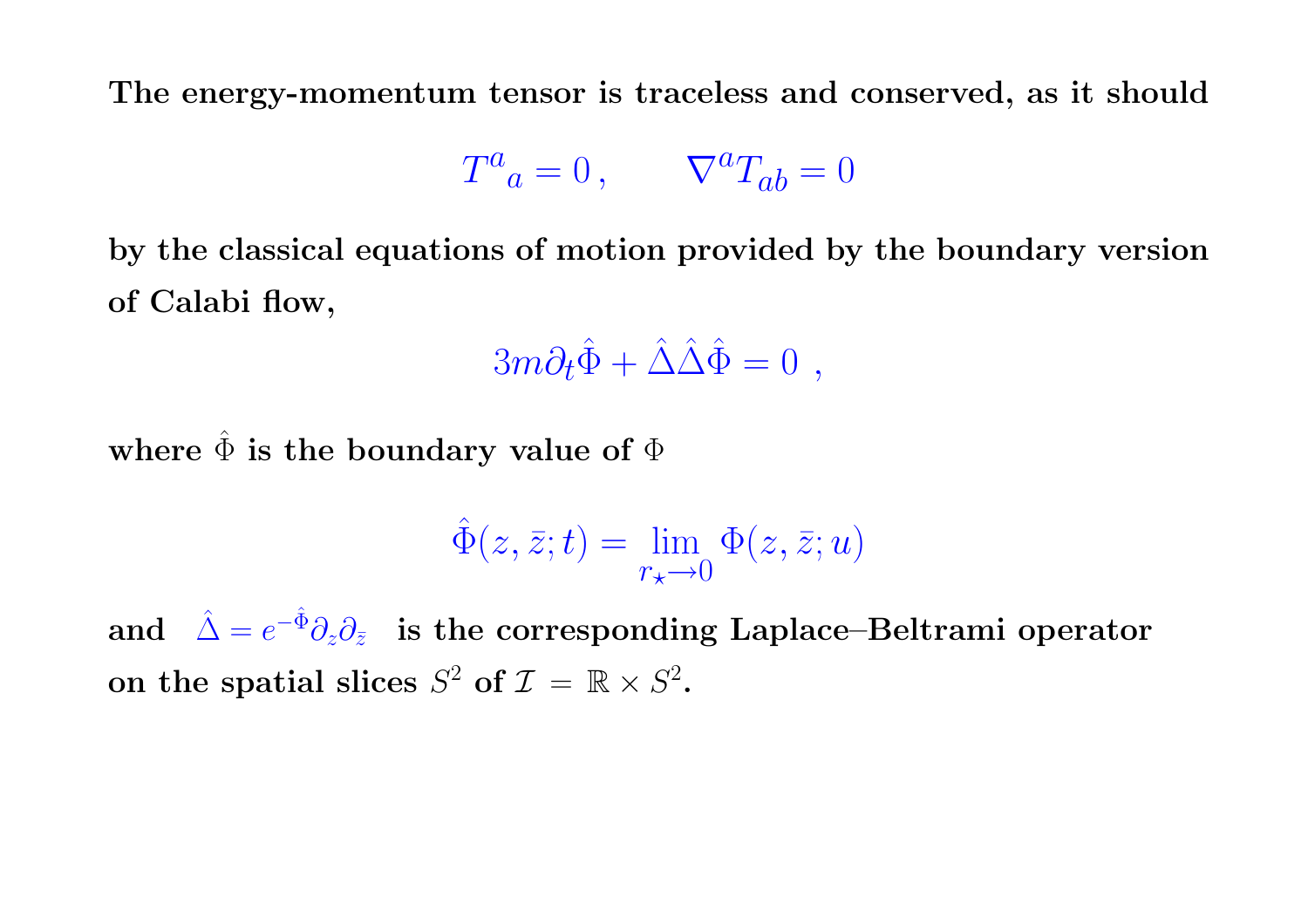### HYDRODYNAMIC CONSIDERATIONS

On the boundary we have a  $2+1$  dimensional relativistic fluid that can be very far away from equilibrium. As  $t \to \infty$ , the system thermalizes.

To compare with first order hydrodynamics we have to linearize the energy-momentum tensor around the black-hole equilibrium state and determine the corresponding energy density  $\rho$  and the time-like unit vector  $u^a$  so that

$$
T_{ab}u^b\,=\,-\rho\,u_a\,.
$$

Then,  $T_{ab}$  takes the perfect fluid form plus a viscous term,

$$
T^{ab} = \rho u^a u^b + p \Delta^{ab} + \Pi^{ab},
$$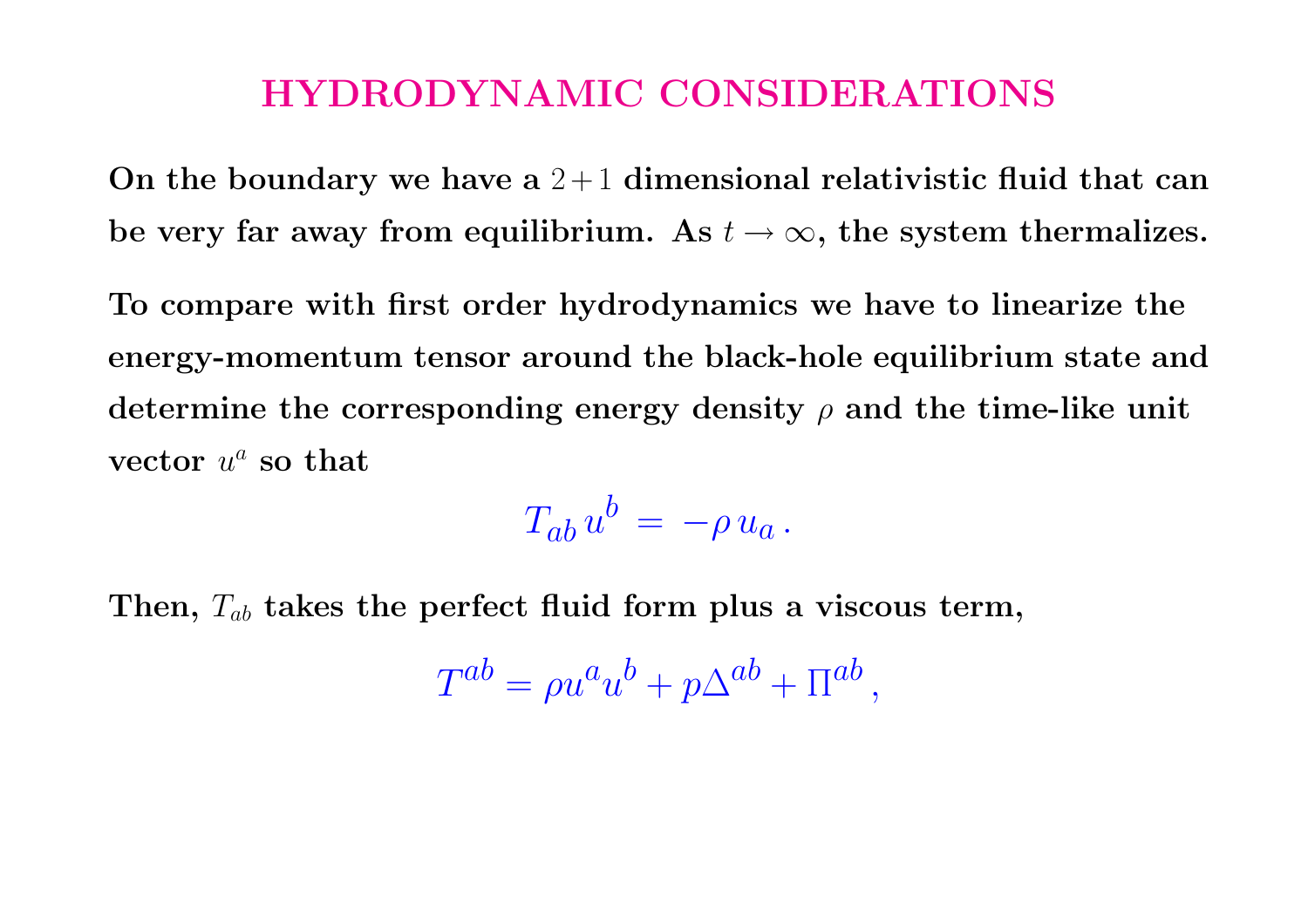where  $\Delta^{ab} = u^a u^b + g^{ab}$ . The viscous term is

$$
\Pi^{ab} = -\eta \sigma^{ab} - \zeta \Delta^{ab} (\nabla_c u^c) ,
$$

where

$$
\sigma^{ab} = 2\nabla^{}
$$

using the short-hand notation

$$
A^{} = \frac{1}{2} \left( \Delta^{ac} \Delta^{bd} (A_{cd} + A_{dc}) - \Delta^{ab} \Delta^{cd} A_{cd} \right).
$$

The bulk viscosity coefficient  $\zeta = 0$ , since the fluid is conformal. For that reason we also have  $\rho = 2p$ .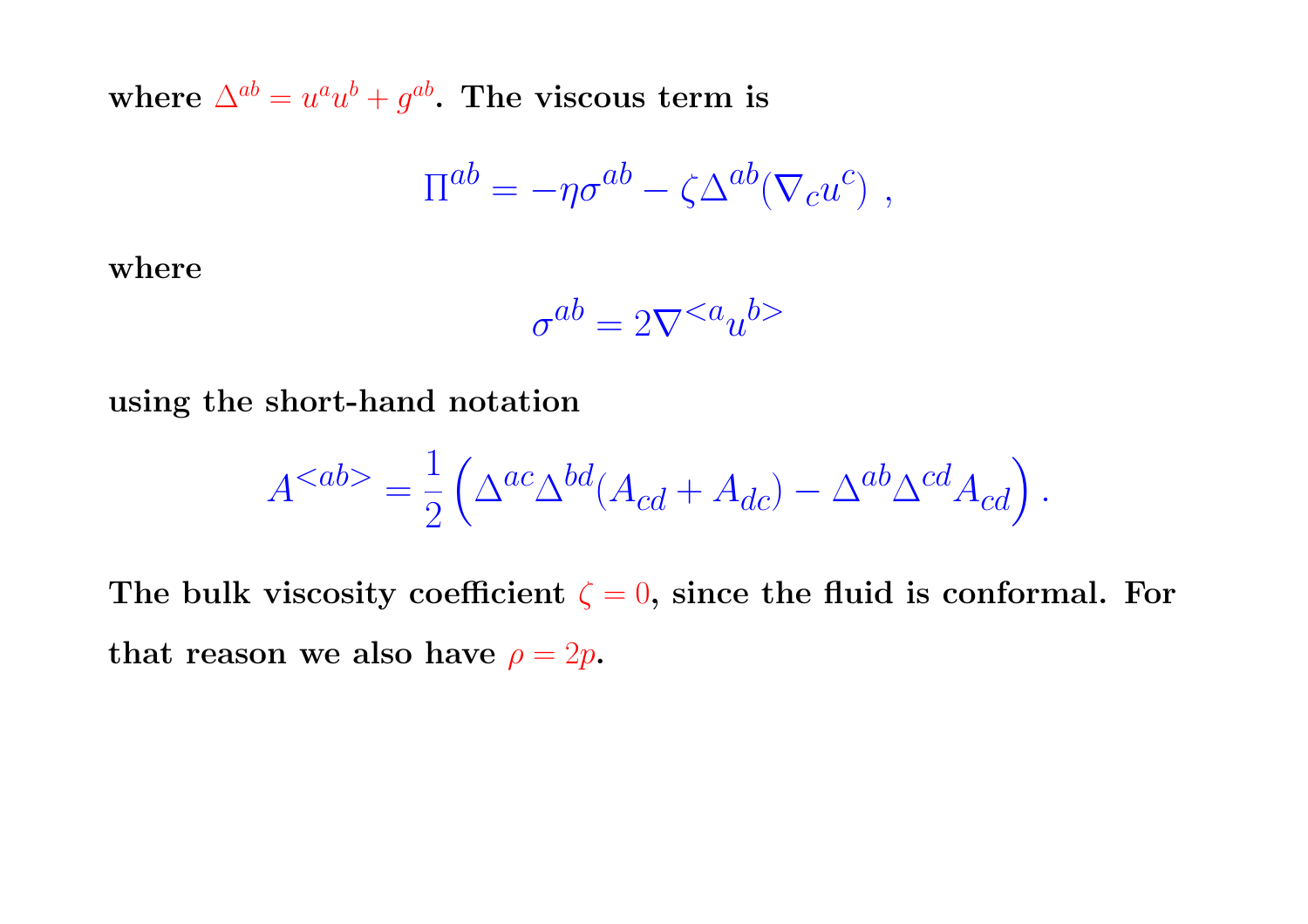The effective shear viscosity coefficient  $\eta$  can be determined for each algebraically spacial mode. Explicit computation shows that

$$
\kappa^2 \eta = \frac{1}{4}l(l+1)
$$

and so the ratio of shear viscosity to the entropy density for large  $AdS_4$ black holes turns out to be

$$
\frac{\eta}{s} = \frac{4}{r_{\rm h}^2} \left( -\frac{3}{\Lambda} \right) \eta = \frac{1}{4\pi} \cdot \frac{l(l+1)r_{\rm h}}{4m} \ .
$$

As such, it violates the celebrated KSS bound for sufficiently low l. The modes that give rise to KSS bound have  $\Omega_s = -i(l-1)(l+2)/3r_h$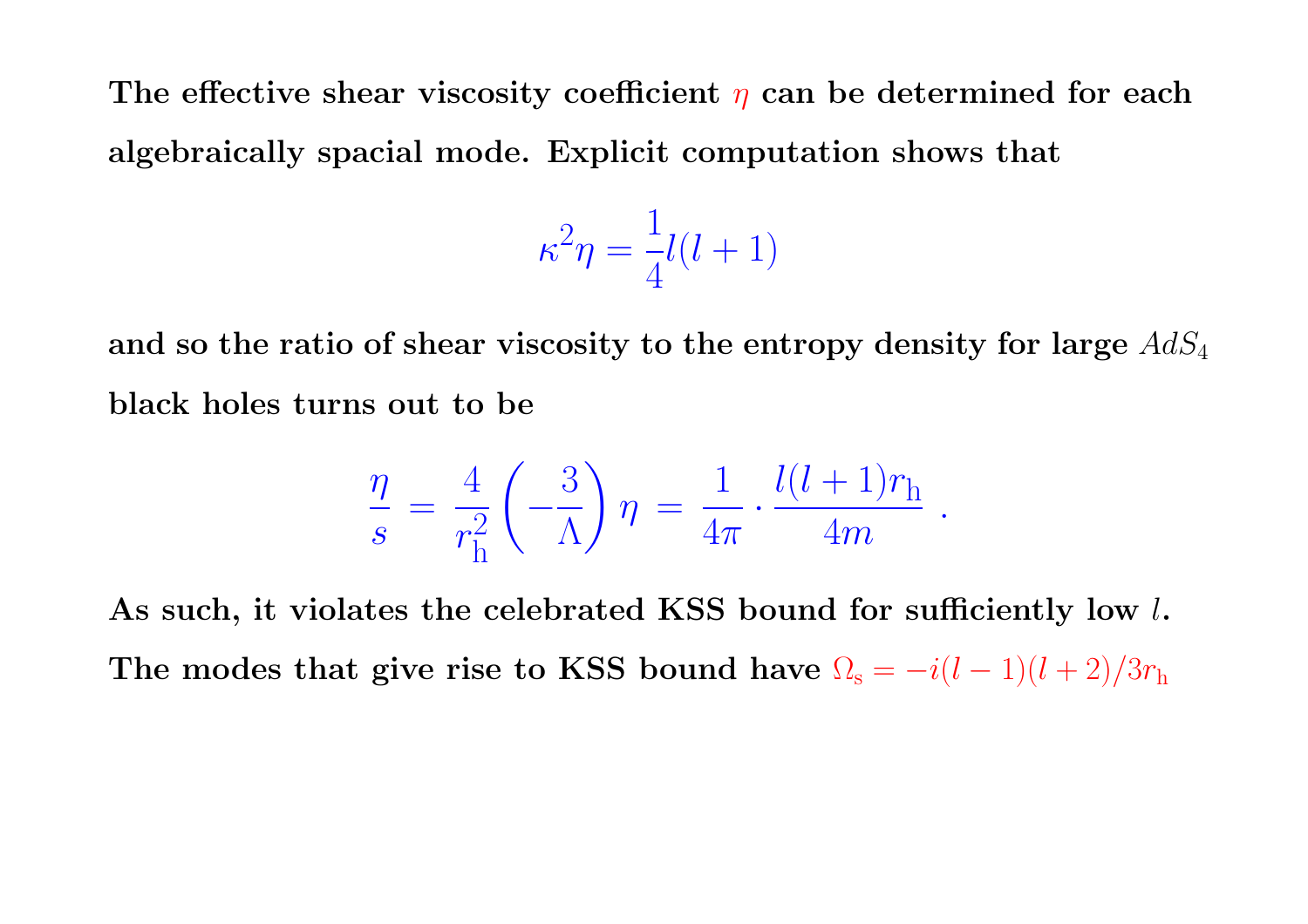Entropy production is established by considering the entropy current  $s^a = su^a$ , where s is the local entropy density that is related to the energy density  $\rho$  via the thermodynamic relations of  $2+1$  dimensional conformal fluids,

$$
s = \gamma \mathcal{T}^2, \qquad \rho = 2p = \frac{2\gamma}{3} \mathcal{T}^3
$$

setting  $\gamma = -4\pi^2/3\Lambda$  for large  $AdS_4$  black-holes.

Expanding all fields to order  $e^{-4t/m}$  (quadrupole plus first non-linear corrections) one finds that there is entropy production such that

$$
\nabla_a s^a = \frac{\eta}{2\mathcal{T}_0} \sigma_{ab} \sigma^{ab}.
$$